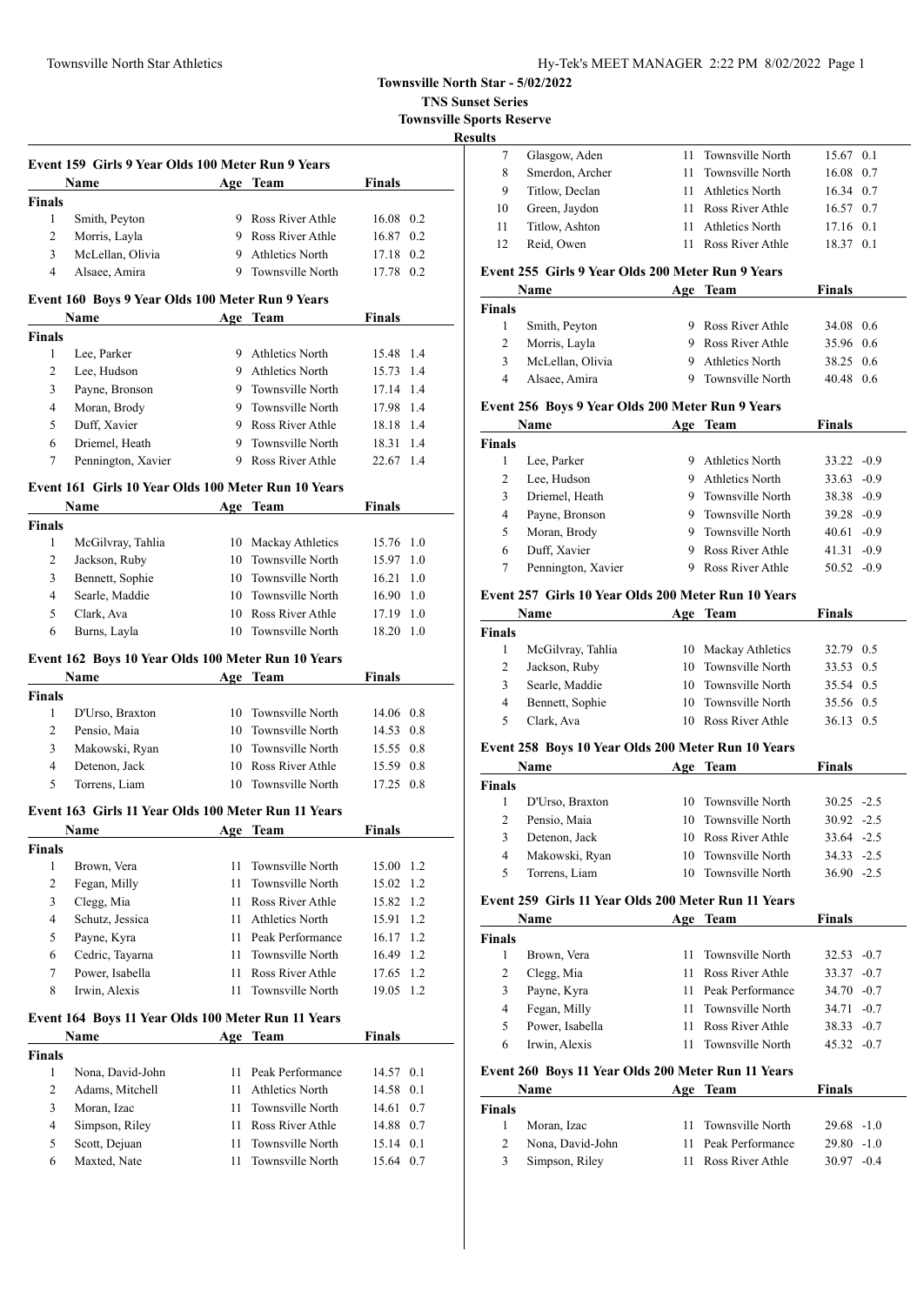#### Townsville North Star Athletics Hy-Tek's MEET MANAGER 2:22 PM 8/02/2022 Page 2

# **Townsville North Star - 5/02/2022**

**TNS Sunset Series**

**Townsville Sports Reserve**

| Finals  (Event 260 Boys 11 Year Olds 200 Meter Run 11 Years) |                                                   |     |                     |               |
|--------------------------------------------------------------|---------------------------------------------------|-----|---------------------|---------------|
|                                                              | Name                                              | Age | Team                | <b>Finals</b> |
| 4                                                            | Adams, Mitchell                                   | 11  | Athletics North     | $31.41 - 1.0$ |
| 5                                                            | Glasgow, Aden                                     | 11  | Townsville North    | $32.63 - 0.4$ |
| 6                                                            | Smerdon, Archer                                   |     | 11 Townsville North | $33.40 - 0.4$ |
| 7                                                            | Titlow, Declan                                    | 11  | Athletics North     | $34.40 - 0.4$ |
| 8                                                            | Maxted, Nate                                      | 11  | Townsville North    | $34.62 - 1.0$ |
| 9                                                            | Green, Jaydon                                     | 11  | Ross River Athle    | $36.07 - 0.4$ |
| 10                                                           | Titlow, Ashton                                    | 11  | Athletics North     | $37.48 - 1.0$ |
| 11                                                           | Scott, Dejuan                                     |     | 11 Townsville North | $38.38 - 0.4$ |
| 12                                                           | Reid, Owen                                        | 11  | Ross River Athle    | $43.71 - 1.0$ |
|                                                              | Event 383 Girls 9 Year Olds 800 Meter Run 9 Years |     |                     |               |
|                                                              | <b>Name</b>                                       |     | Age Team            | <b>Finals</b> |
| Finale                                                       |                                                   |     |                     |               |

| Name   |                  | <b>Age Team</b>    | Finals  |  |
|--------|------------------|--------------------|---------|--|
| Finals |                  |                    |         |  |
|        | Smith, Peyton    | 9 Ross River Athle | 3:06.06 |  |
|        | Morris, Layla    | 9 Ross River Athle | 3:17.46 |  |
|        | McLellan, Olivia | 9 Athletics North  | 3:39.00 |  |

### **Event 384 Boys 9 Year Olds 800 Meter Run 9 Years**

|               | Name                                                |     | <b>Team</b>      | Finals  |  |
|---------------|-----------------------------------------------------|-----|------------------|---------|--|
| <b>Finals</b> |                                                     |     |                  |         |  |
| 1             | Lee, Parker                                         | 9   | Athletics North  | 3:01.93 |  |
| 2             | Lee, Hudson                                         | 9   | Athletics North  | 3:03.64 |  |
| 3             | Payne, Bronson                                      | 9   | Townsville North | 3:18.77 |  |
| 4             | Driemel, Heath                                      | 9   | Townsville North | 3:32.22 |  |
| 5             | Moran, Brody                                        | 9.  | Townsville North | 3:38.94 |  |
| 6             | Pennington, Xavier                                  | 9   | Ross River Athle | 4:22.33 |  |
|               | Event 385 Girls 10 Year Olds 800 Meter Run 10 Years |     |                  |         |  |
|               | Name                                                | Age | Team             | Finals  |  |

# **Finals** McGilvray, Tahlia 10 Mackay Athletics 2:55.68 Searle, Maddie 10 Townsville North 3:19.83 Clark, Ava 10 Ross River Athle 3:19.83 Jackson, Ruby 10 Townsville North 3:23.10 Bennett, Sophie 10 Townsville North 3:54.03 **Event 386 Boys 10 Year Olds 800 Meter Run 10 Years Name Age Team Finals Finals** Pensio, Maia 10 Townsville North 2:54.25 Makowski, Ryan 10 Townsville North 3:16.96 Detenon, Jack 10 Ross River Athle 3:22.48 **Event 387 Girls 11 Year Olds 800 Meter Run 11 Years Name Age Team Finals Finals** Brown, Vera 11 Townsville North 3:16.19 Payne, Kyra 11 Peak Performance 3:16.60 Clegg, Mia 11 Ross River Athle 3:24.70 Power, Isabella 11 Ross River Athle 3:41.13 Irwin, Alexis 11 Townsville North 4:46.35 **Event 388 Boys 11 Year Olds 800 Meter Run 11 Years Name Age Team Finals**

| <b>Finals</b> |                 |                                |  |
|---------------|-----------------|--------------------------------|--|
|               | Simpson, Riley  | 11 Ross River Athle<br>2:38.96 |  |
| 2             | Moran, Izac     | 11 Townsville North<br>2.47.14 |  |
| 3             | Smerdon, Archer | 11 Townsville North<br>2:56.12 |  |

| . . |   |                                                                          |     |                        |         |
|-----|---|--------------------------------------------------------------------------|-----|------------------------|---------|
|     | 4 | Glasgow, Aden                                                            |     | 11 Townsville North    | 3:05.45 |
|     |   | Maxted, Nate                                                             |     | 11 Townsville North    | 3:10.20 |
|     | 6 | Green, Jaydon                                                            | 11  | Ross River Athle       | 3:11.85 |
|     |   | Titlow, Declan                                                           |     | Athletics North        | 3:21.06 |
|     | 8 | Titlow, Ashton                                                           |     | <b>Athletics North</b> | 3:40.33 |
|     | 9 | Reid, Owen                                                               | 11. | Ross River Athle       | 4:09.18 |
|     |   | $\sim$ $\sim$ $\sim$ $\sim$ $\sim$ $\sim$ $\sim$<br>$\sim$ $\sim$ $\sim$ |     |                        |         |

#### **Event 707 Girls 11 Year Olds Long Jump 11 Years**

|               | Name            | Age Team            | <b>Finals</b>            |
|---------------|-----------------|---------------------|--------------------------|
| <b>Finals</b> |                 |                     |                          |
|               | Fegan, Milly    | 11 Townsville North | $3.43m$ NWI              |
| 2             | Clegg, Mia      | 11 Ross River Athle | $3.39m$ NWI              |
| 3             | Power, Isabella | 11 Ross River Athle | $3.18m$ NWI              |
| 4             | Schutz, Jessica | Athletics North     | $3.13m$ NWI              |
| 5             | Payne, Kyra     | 11 Peak Performance | $2.91m$ NWI              |
| 6             | Irwin, Alexis   | Townsville North    | 2.33 <sub>m</sub><br>NWI |

### **Event 708 Boys 11 Year Olds Long Jump 11 Years**

|               | Name            | Age | Team                | Finals      |
|---------------|-----------------|-----|---------------------|-------------|
| <b>Finals</b> |                 |     |                     |             |
| 1             | Adams, Mitchell | 11  | Athletics North     | $3.55m$ NWI |
| 2             | Simpson, Riley  |     | Ross River Athle    | $3.52m$ NWI |
| 3             | Moran, Izac     | 11  | Townsville North    | $3.43m$ NWI |
| 3             | Titlow, Declan  | 11  | Athletics North     | $3.43m$ NWI |
| 5             | Smerdon, Archer |     | 11 Townsville North | $3.26m$ NWI |
| 6             | Titlow, Ashton  | 11  | Athletics North     | $3.24m$ NWI |
| 7             | Maxted, Nate    | 11  | Townsville North    | $3.10m$ NWI |
| 8             | Green, Jaydon   | 11  | Ross River Athle    | $2.95m$ NWI |
| 9             | Reid, Owen      |     | Ross River Athle    | $2.39m$ NWI |

#### **Event 749 Girls 9 Year Olds High Jump 9 Years**

|        | <b>Name</b>      | Age | Team               | Finals            |  |
|--------|------------------|-----|--------------------|-------------------|--|
| Finals |                  |     |                    |                   |  |
|        | Alsaee, Amira    |     | 9 Townsville North | 1.02m             |  |
|        | McLellan, Olivia | 9   | Athletics North    | 0.97 <sub>m</sub> |  |
|        | Morris, Layla    | 9   | Ross River Athle   | 0.95m             |  |
|        | Smith, Peyton    | 9   | Ross River Athle   | 0.75m             |  |

### **Event 750 Boys 9 Year Olds High Jump 9 Years**

|               | Name               |    | Team<br>Age      | <b>Finals</b>     |  |
|---------------|--------------------|----|------------------|-------------------|--|
| <b>Finals</b> |                    |    |                  |                   |  |
|               | Payne, Bronson     | 9. | Townsville North | 0.99 <sub>m</sub> |  |
| 2             | Driemel, Heath     | 9. | Townsville North | 0.97 <sub>m</sub> |  |
| 3             | Duff, Xavier       |    | Ross River Athle | 0.85m             |  |
| 3             | Moran, Brody       | 9. | Townsville North | 0.85 <sub>m</sub> |  |
| $---$         | Pennington, Xavier |    | Ross River Athle | NH                |  |

### **Event 751 Girls 10 Year Olds High Jump 10 Years**

|               | Name              |    | Age Team            | <b>Finals</b>     |  |
|---------------|-------------------|----|---------------------|-------------------|--|
| <b>Finals</b> |                   |    |                     |                   |  |
|               | Searle, Maddie    |    | 10 Townsville North | 1.02m             |  |
| 2             | McGilvray, Tahlia |    | 10 Mackay Athletics | 1.00 <sub>m</sub> |  |
| 2             | Bennett, Sophie   |    | 10 Townsville North | 1.00 <sub>m</sub> |  |
| 4             | Clark, Ava        | 10 | Ross River Athle    | 0.95m             |  |
| 5             | Jackson, Ruby     | 10 | Townsville North    | 0.80 <sub>m</sub> |  |

### **Event 752 Boys 10 Year Olds High Jump 10 Years**

| Name   |              | Age Team            | Finals            |  |
|--------|--------------|---------------------|-------------------|--|
| Finals |              |                     |                   |  |
|        | Pensio. Maia | 10 Townsville North | 1.10 <sub>m</sub> |  |